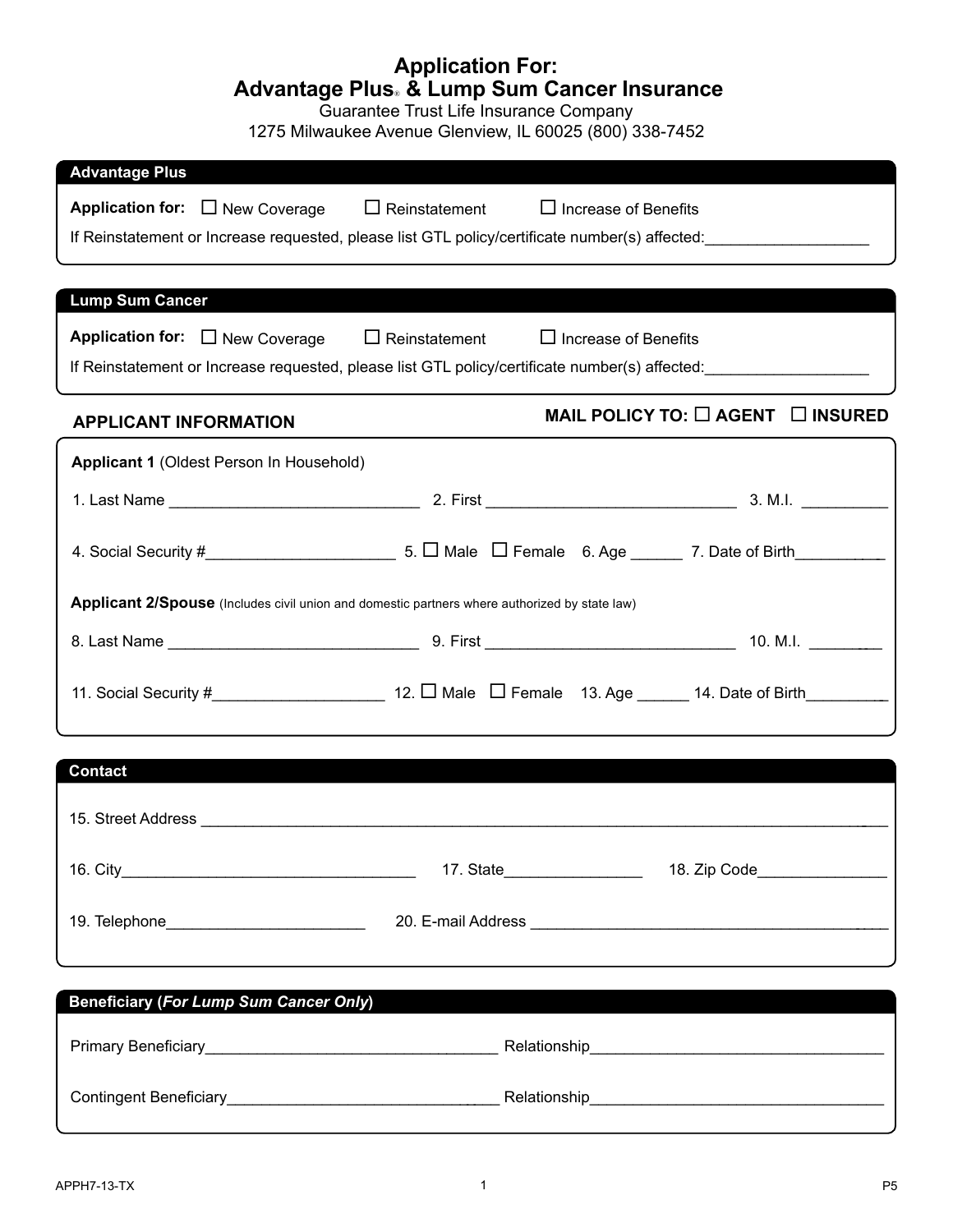# Pre-Qualification, Medical Information & Exclusions

### **ADVANTAGE PLUS**

| IF YOU ARE BETWEEN THE AGES OF 64 1/2 and 65 1/2, AS OF THE DATE OF THIS<br>APPLICATION, SKIP QUESTIONS 1 THROUGH 5 FOR ADVANTAGE PLUS COVERAGE.<br>(NOTE: Pre Existing Condition limitations apply without regard to answering questions 1<br>through 5. If any answer to questions 1 thru 5 is Yes you are not eligible for coverage.) | <b>Applicant 1</b>   | <b>Applicant 2</b>   |
|------------------------------------------------------------------------------------------------------------------------------------------------------------------------------------------------------------------------------------------------------------------------------------------------------------------------------------------|----------------------|----------------------|
| 1. In the past 12 months have you been confined as an inpatient to a hospital,<br>nursing home or received home health care?                                                                                                                                                                                                             | $\Box$ Yes $\Box$ No | $\Box$ Yes $\Box$ No |
| 2. In the past 12 months have you had a heart attack, congestive heart failure,<br>stroke, Transient Ischemic Attack (TIA), heart surgery/bypass, malignant<br>melanoma or cancer (other than skin cancer)?                                                                                                                              | $\Box$ Yes $\Box$ No | $\Box$ Yes $\Box$ No |
| 3. In the past 12 months have you had, been diagnosed with or been treated for<br>Chronic Obstructive Pulmonary/Lung Disease (COPD/COLD), emphysema,<br>chronic bronchitis, insulin dependent diabetes, dementia, Alzheimer's disease, or<br>chronic liver or chronic kidney disease?                                                    | $\Box$ Yes $\Box$ No | $\Box$ Yes $\Box$ No |
| 4. In the past 12 months have you been advised to have surgery which will require an<br>inpatient stay but have not yet done so?                                                                                                                                                                                                         | $\Box$ Yes $\Box$ No | $\Box$ Yes $\Box$ No |
| 5. Have you ever tested positive for or been diagnosed as having Acquired<br>Immune Deficiency Syndrome (AIDS) or the HIV virus?                                                                                                                                                                                                         | $\Box$ Yes $\Box$ No | $\Box$ Yes $\Box$ No |

## **Lump Sum Cancer (To be completed if choosing this product)**

| 1. In the past 12 months has any person to be insured used tobacco products or<br>products containing nicotine of any type? If Yes tobacco rates will apply.                                                                                                                                                              |                      | <b>Applicant 2/Spouse</b> |
|---------------------------------------------------------------------------------------------------------------------------------------------------------------------------------------------------------------------------------------------------------------------------------------------------------------------------|----------------------|---------------------------|
|                                                                                                                                                                                                                                                                                                                           |                      | $\Box$ Yes $\Box$ No      |
| 2. In the past 5 years has any person to be insured had, been diagnosed as having,<br>received medication for or been treated by a medical professional for:                                                                                                                                                              |                      |                           |
| 2a. Human Immunodeficiency Virus (HIV) or Acquired Immune Deficiency<br>Syndrome (AIDS)? If Yes, the applicant does not qualify for the plan.                                                                                                                                                                             | $\Box$ Yes $\Box$ No | $\Box$ Yes $\Box$ No      |
| 2b. Chronic Obstructive Pulmonary/Lung Disease (COPD/COLD), emphysema<br>or chronic bronchitis requiring the use of two or more medications? If Yes the<br>applicant does not qualify for the plan.                                                                                                                       | $\Box$ Yes $\Box$ No | $\Box$ Yes $\Box$ No      |
| 2c. Leukemia, Hodgkin's Disease, lymphoma, malignant melanoma, sarcoma,<br>or any internal cancer, or had radiation or chemotherapy for any of these<br>conditions or a pre-leukemic condition, a pre-malignant condition or a condition<br>with malignant potential? If Yes the applicant does not qualify for the plan. | $\Box$ Yes $\Box$ No | $\Box$ Yes $\Box$ No      |
| 3. For any of the conditions which benefits are being applied for, within the past<br>24 months, has any person to be insured had:                                                                                                                                                                                        |                      |                           |
| • Any abnormal diagnostic test results, awaiting test results, or been advised to<br>have any diagnostic test, or had a medical condition, symptom or abnormality<br>that would have caused a person to seek medical treatment or advice for but<br>not have done so? If Yes the applicant does not qualify for the plan. | $\Box$ Yes $\Box$ No | $\Box$ Yes $\Box$ No      |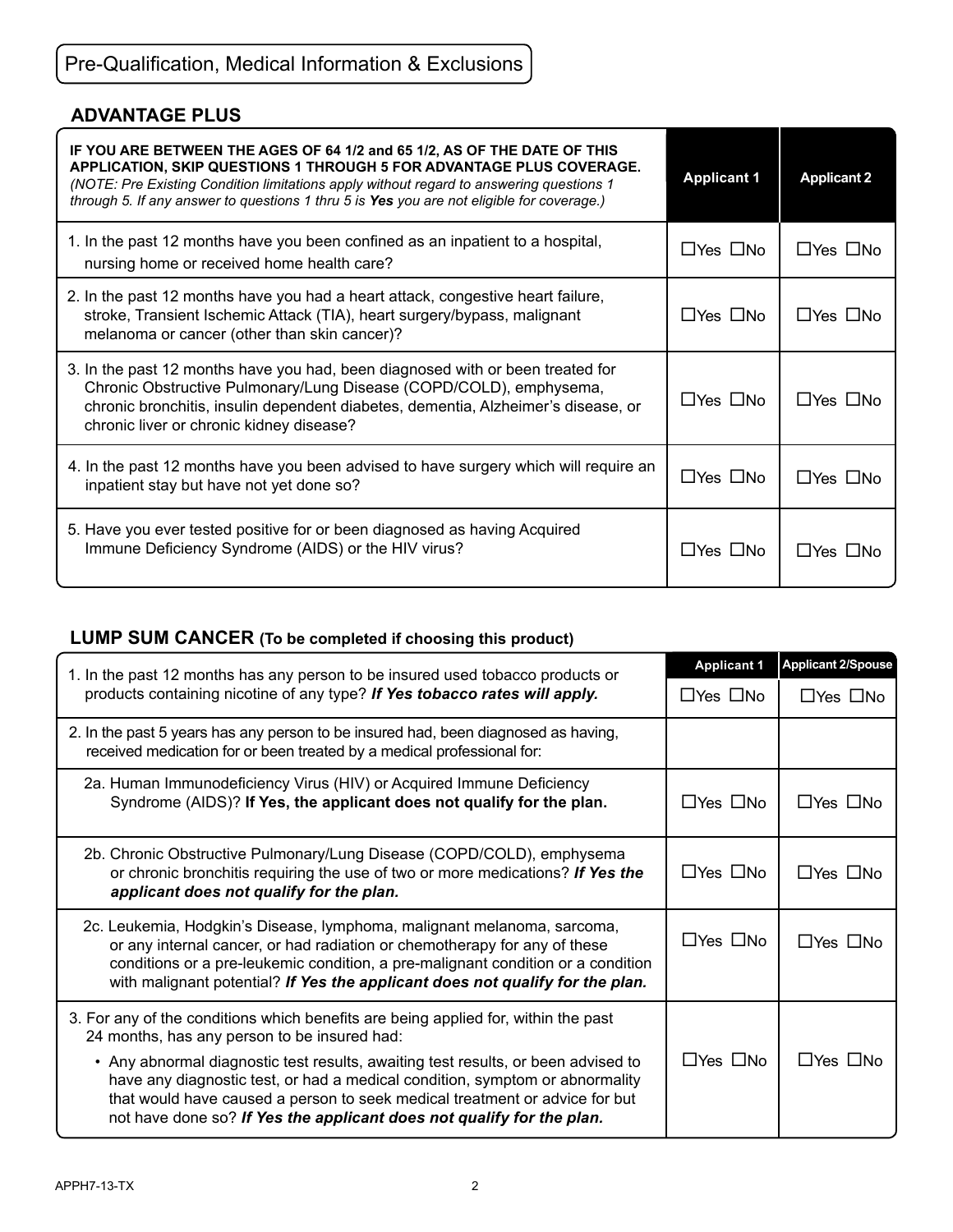#### **Advantage Plus Coverage Selection & Premiums**

| <b>Daily Hospital Confinement Benefit:</b>               | <b>Applicant 1</b>                                                      | <b>Applicant 2</b>                                                |
|----------------------------------------------------------|-------------------------------------------------------------------------|-------------------------------------------------------------------|
| Choose an Amount From \$100 - \$600 (in \$10 increments) | S<br>Per Day                                                            | \$.<br>Per Day                                                    |
| Choose Number of Days Payable Per Benefit Period         |                                                                         | $\Box$ 10 Days $\Box$ 21 Days $\Box$ 10 Days $\Box$ 21 Days       |
| <b>Optional Riders:</b>                                  |                                                                         |                                                                   |
| 1. Skilled Nursing Facility Benefit                      | □\$100 □\$150<br>$\square$ \$200                                        | $\square$ \$100 $\square$ \$150<br>$\square$ \$200                |
| 2. Ambulance Service Benefit: (Maximum Issue Age is 80)  |                                                                         |                                                                   |
| 3. Lump Sum Hospital Benefit                             | $\square$ \$250<br>$\square$ \$750<br>$\square$ \$500                   | $\square$ \$250<br>$\square$ \$750<br>$\square$ \$500             |
| 4. Surgical Benefit                                      | $\square$ \$250<br>$\square$ \$500<br>$\square$ \$750 $\square$ \$1,000 | $\square$ \$250<br>$\square$ \$500<br>$\square$ \$1,000<br>⊔\$750 |

| <b>Total Annual Premium Advantage Plus:</b>         |                    |                                                   |  |
|-----------------------------------------------------|--------------------|---------------------------------------------------|--|
| Premium Payment Mode: □ Annual □ Semi-Annual (.520) |                    | $\Box$ Quarterly (.265) $\Box$ Monthly PAC (.084) |  |
| Total Mode Premium for Applicant 1 and Applicant 2  | <b>Applicant 1</b> | <b>Applicant 2</b>                                |  |
| Application Fee (if applicable)                     |                    |                                                   |  |

#### **Lump Sum Cancer Coverage Selection & Premiums**

| 1. Plan Type: Select One<br>$\Box$ Individual $\Box$ Couple                       | <b>Applicant 1</b>                                  | <b>Applicant 2/Spouse</b>                                   |  |
|-----------------------------------------------------------------------------------|-----------------------------------------------------|-------------------------------------------------------------|--|
| (If Couple - Only Complete For Applicant 1)                                       |                                                     |                                                             |  |
| 2. Stand Alone Cancer Policy:                                                     | □\$5,000 □\$10,000<br>□\$15,000 □\$20,000           | $\square$ \$5,000 $\square$ \$10,000<br>□\$15,000 □\$20,000 |  |
| $\square$ Semi-Annual (.520)<br>□Annual<br>Premium Payment Mode:                  | $\Box$ Quarterly (.265)<br>$\Box$ Monthly PAC (.09) |                                                             |  |
| 3. Total Modal Premium:<br>(Premium Calculated Includes a \$20 Annual Policy Fee) | Total                                               | Total                                                       |  |
| Submitted Dremium Totale                                                          | Annlicant 1                                         | Annlicant ?                                                 |  |

| <b>Submitted Premium Totals:</b> | <b>Applicant 1</b> | <b>Applicant 2</b> |
|----------------------------------|--------------------|--------------------|
| Advantage Plus:                  |                    |                    |
| Lump Sum Cancer:                 |                    |                    |
| Totals:                          |                    |                    |
| Total Initial Premium Submitted: |                    |                    |

Requested Effective Date: \_\_\_\_/\_\_\_\_/\_\_\_\_

Requested Effective Date cannot be prior to the Application Date. If no Effective Date is requested, the Effective Date will be the date of the underwriting decision to approve issued coverage.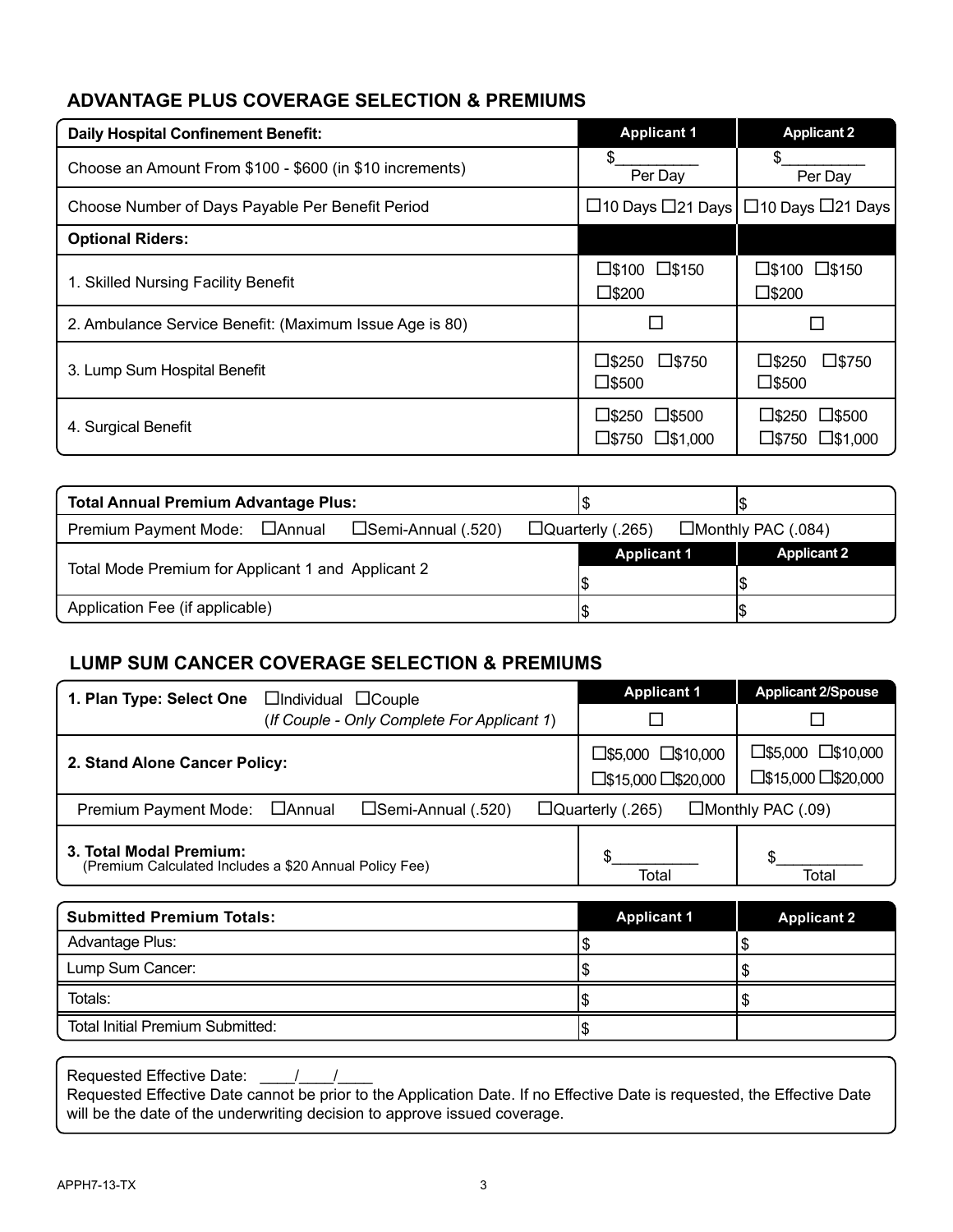| <b>Replacement of Coverage:</b>                                                                                                                                                                                        | <b>Applicant 1</b> | <b>Applicant 2/Spouse</b> |                      |
|------------------------------------------------------------------------------------------------------------------------------------------------------------------------------------------------------------------------|--------------------|---------------------------|----------------------|
| Will this policy replace any existing insurance with any company? If Yes, please list<br>below: The company, type(s) of insurance and policy number(s). Please submit<br>a Replacement Form if required in your state. |                    | $\Box$ Yes $\Box$ No      | $\Box$ Yes $\Box$ No |
| <b>Applicant 1:</b>                                                                                                                                                                                                    |                    |                           |                      |
| Company                                                                                                                                                                                                                | Type of Insurance  | <b>Policy Number</b>      |                      |
| <b>Policy Number</b><br>Type of Insurance<br>Company                                                                                                                                                                   |                    |                           |                      |
| <b>Applicant 2/Spouse:</b>                                                                                                                                                                                             |                    |                           |                      |
| Company                                                                                                                                                                                                                | Type of Insurance  | <b>Policy Number</b>      |                      |
| Company                                                                                                                                                                                                                | Type of Insurance  | Policy Number             |                      |
|                                                                                                                                                                                                                        |                    |                           |                      |

#### **Acknowledgement & Authorization**

ALL STATEMENTS MADE IN THIS APPLICATION ARE FULL, COMPLETE AND TRUE, TO THE BEST OF MY (OUR) KNOWLEDGE AND BELIEF. I (WE) UNDERSTAND THAT THE STATEMENTS FORM THE BASIS UPON WHICH INSURANCE WILL BE MADE EFFECTIVE. I (WE) UNDERSTAND THAT OMISSIONS, MISREPRESENTATIONS OR MISSTATEMENTS COULD RESULT IN DENIAL OF AN OTHERWISE VALID CLAIM AND/OR RESCISSION, VOIDING, OR REFORMATION OF INSURANCE.

I (We) understand that any changes in my (our) health conditions or that of my (our) dependents (if applying for dependent coverage), from the date of this application until insurance becomes effective, may result in the declination of my (our) coverage. No agent or other representative of GTL has required, permitted, or encouraged me (us) to answer any question inaccurately or has waived any conditions of this application. I (We) have received a copy of the Pre-Notice which describes how information is obtained and used by GTL.

AUTHORIZATION: I (We) authorize Guarantee Trust Life Insurance Company (herein referred to as the "Company"), insurance support organizations, authorized representatives, and any reinsurers, to obtain information as to the diagnosis, treatment, or prognosis of my (our) physical condition, other coverage and any other information needed to underwrite my (our) application for insurance such as criminal or motor vehicle records. Upon presentation of this Authorization, or a photocopy of it, the Company may obtain, without restriction (except psychotherapy notes), such information or records from any doctor, health professional, hospital, clinic, Veterans Administration, insurance company, pharmacy benefit managers, pharmacies, pharmacy-related facilities or other person or organization which has such information including any information provided to any affiliate insurance company on previous applications and any information provided to our health division for underwriting or claim servicing purposes. The Company and its reinsurers may also obtain such information from the Medical Information Bureau. I (We) authorize the Company, or its reinsurers, to make a brief report of my personal health information to the MIB. This Authorization includes all information about drugs, alcoholism, and mental illness. I (We) understand and agree that the Company or its representatives may conduct a phone interview or face-to-face assessment as part of the underwriting process. Although federal regulations require that the Company inform Me (Us) of the potential that information disclosed pursuant to this authorization may be subject to re-disclosure and no longer be protected if such information is disclosed to a person or entity not covered by the federal privacy regulation, all such information received by the Company pursuant to this authorization will be protected by federal and state privacy laws and regulations. I (We) agree that this Authorization will be valid for 24 months from the date signed, and know that I (We) or my (our) authorized representative may have a photocopy of it.

I (We) understand that I (We) have the right to revoke this Authorization, in writing, at any time by sending written notification to my (our) agent or to the Company at the above address. I (We) understand that a revocation will not be effective to the extent the Company has relied on the use or disclosure of the protected health information or, so long as GTL has a legal right to contest a claim under the coverage or the coverage itself. Revocation requests should be sent in writing to my (our) agent or to the attention of the Underwriting Manager.

I (We) understand once information is disclosed pursuant to this Authorization, such information will continue to be protected by GTL in accordance with federal or state law. I (We) also understand that my (our) application for insurance can be declined if I (We) choose not to sign this Authorization.

I (We) understand that the coverage applied for is not intended to be a small group health plan. I (We) further understand that this plan is intended to supplement existing hospital, medical expense, major medical or comprehensive health coverage and is not a substitute for such coverage. I am applying as an individual and will be individually underwritten.

Caution: If your answers on this application are incorrect or untrue, Guarantee Trust Life Insurance Company may deny benefits or rescind your policy.

We are required to give you this notice: Any person who, with the intent to defraud or knowledge that he is facilitating a fraud against the insurer, submits an application or files a claim containing false, incomplete, or deceptive statements of material fact may be guilty of insurance fraud.

| Applicant 1 Signature: National Applicant 1 Signature: |       |
|--------------------------------------------------------|-------|
| <b>Signed at:</b> City and State: <b>Example 2014</b>  | Date: |
| Applicant 2/Spouse Signature: (if applicable)          |       |
| <b>Signed at: City and State:</b>                      | Date: |

4